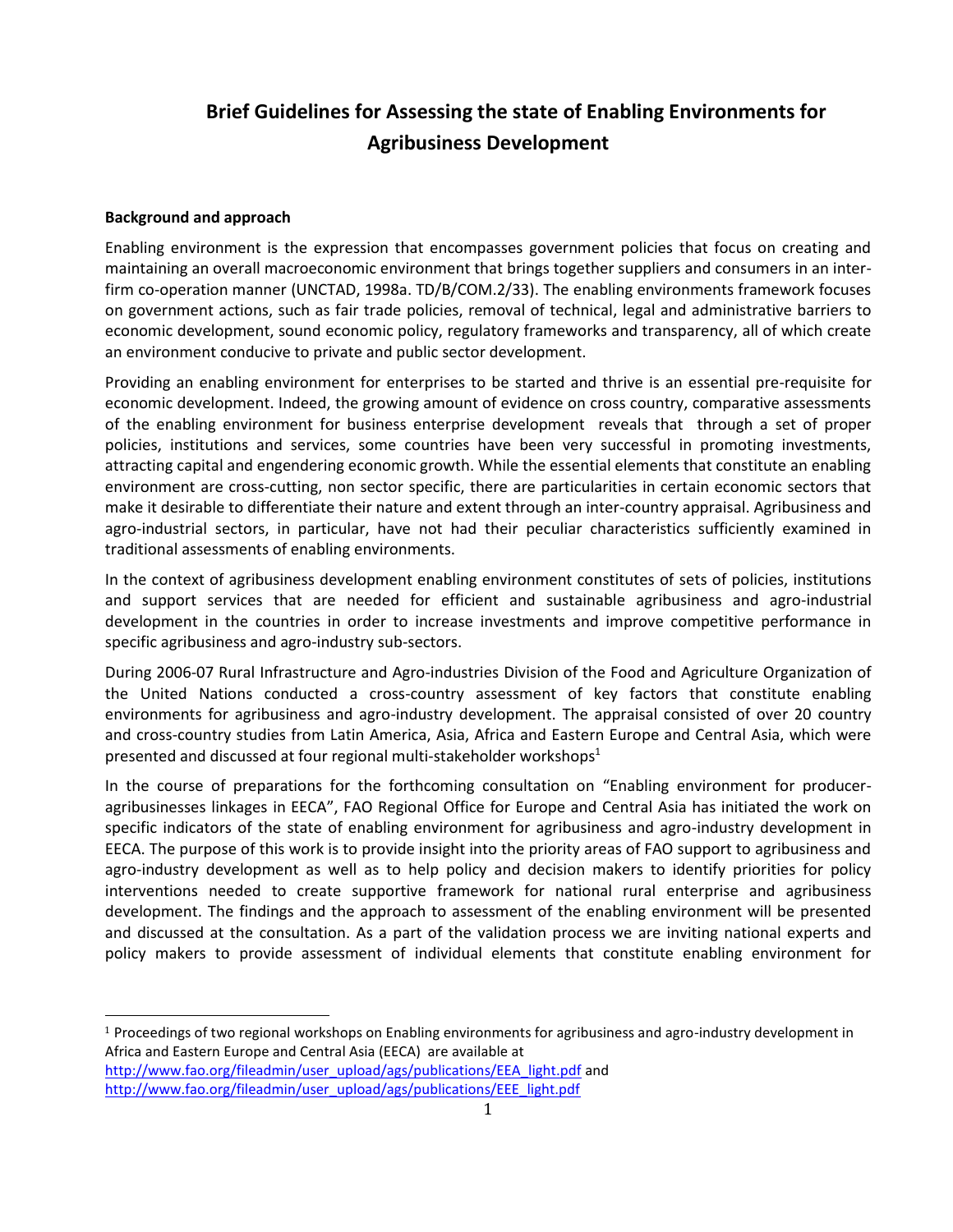agribusiness and agro-industry development in their countries. Their inputs will be consolidated and discussed at the consultation.

## **Assessment framework**

l

Proposed assessment framework is based on Christy's<sup>2</sup> hierarchy of enabling needs that a government can consider in addressing its role in advancing economic progress. The nine enablers were derived from proceedings of two FAO regional workshops (Eastern Europe and Latin America) on 'Comparative Appraisals of Enabling Environments'. The proposed hierarchy divides state actions into three levels of activities that characterize and assess enabling environments for agro-industrial enterprises.

At the base of our pyramid, the state must provide essential enablers that will make possible the function of



markets and enterprises. In this category we place items such as rule of law (e.g. contract enforcement, property rights), provision of infrastructure and a conducive trade policy. So-called important enablers are second-order activities that the state can and often does provide, such as finance, transportation and information. Finally, we define useful enablers as sufficient but not necessary conditions to include grades and standards, linking small farmers to formal markets and business development services.

The new, sector and region specific, proposed

approach is devised around the main challenges for agribusiness and agro-industry development in EECA, under three sections namely: Basic conditions, Secondary Needs, and Desired Goals. The names of the sections refer to their importance in the development of an Enabling Environment. At the top of the pyramid are the most advanced conditions (Desired Goals) that refer to a high level of development.

At the base of the pyramid, the **Basic Conditions** make possible the basic function of markets and enterprises:

- **1.** Economic, political, regulatory environment towards competitive open markets
- **2.** Access to Financing, Investments, Infrastructure, Public Private Partnerships

At the second level of the pyramid, the **Secondary Needs**, are the enablers that are necessary to further improve the shift toward a modern economy, and enables market players to reach higher performance, productivity, efficiency, specialization, than just a basic functioning. States can and often play an important role at this level.

On the top level of the pyramid, the **Desired Goals** are necessary conditions for the long term stabile, competitive and diversified agribusiness and agro-industry sector development, these are:

**3.** Value chain coordination, including initiatives that are pro-small scale producers (involve their inclusion, internationalization and involvement in international businesses)

 $2$  Christy et al.: Enabling Environments for Competitive Agro-industries, Agro-industries for Development, <http://www.fao.org/docrep/013/i0157e/i0157e00.pdf>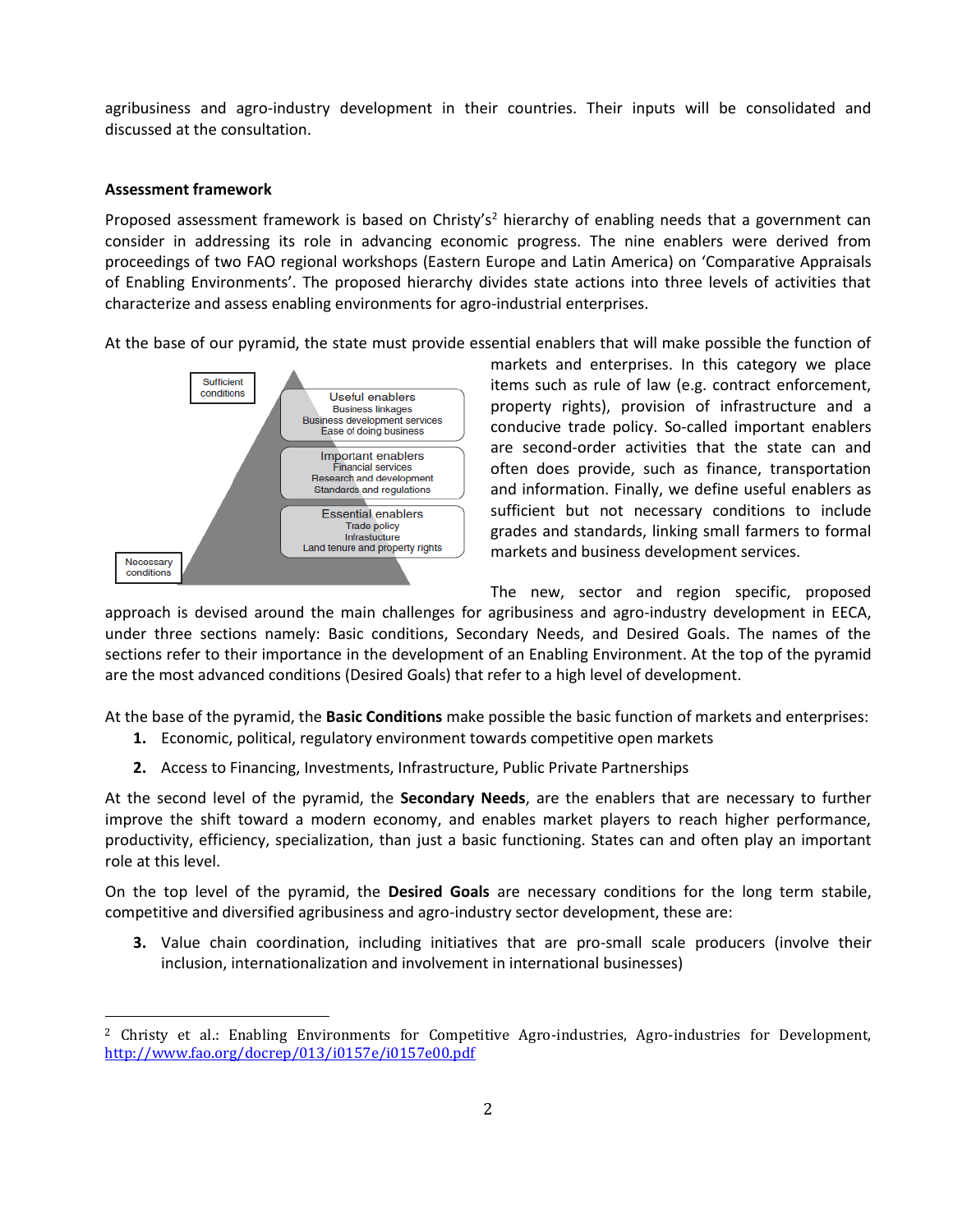**4.** Research and Development, extension services, good governance, accountability, (sector sustainability)



### **Applied approach**

To transform the theoretical approach described above into an actionable tool, the assessor should assign scores for the main issues of the three level of the pyramid. The scores of 1 to 5 for each enabler on each level of the pyramid are determined based on the proposed description of the rank which to the largest extent reflects the actual situation. In case that there is no clear reference to only one description, the score is given as a decimal number with the fraction of +-0.3 to the most appropriate neighboring description. An illustrative example of the scoring and proposed descriptions are given in the table on the following page. For the purpose of presentation and discussion at the consultation, please give your assessment in the following table and send it to Stjepan Tanic, Agribusiness and Enterprise Development Officer, FAO Regional Office for Europe and Central Asia, email: [stjepan.tanic@fao.org](mailto:stjepan.tanic@fao.org)

| Enabler                                                                                              | Score |
|------------------------------------------------------------------------------------------------------|-------|
| 1. Economic, political, regulatory environment towards competitive open markets                      |       |
| 2. Finance, Investments (foreign and domestic), Infrastructure and Public Private Partnerships (PPP) |       |
| 3. Risk management strategies                                                                        |       |
| 4. Food safety and quality standards, food security, trade promotion services                        |       |
| 5. Value chain coordination, including pro-small scale producers                                     |       |
| 6. Research and development, extension services, good governance                                     |       |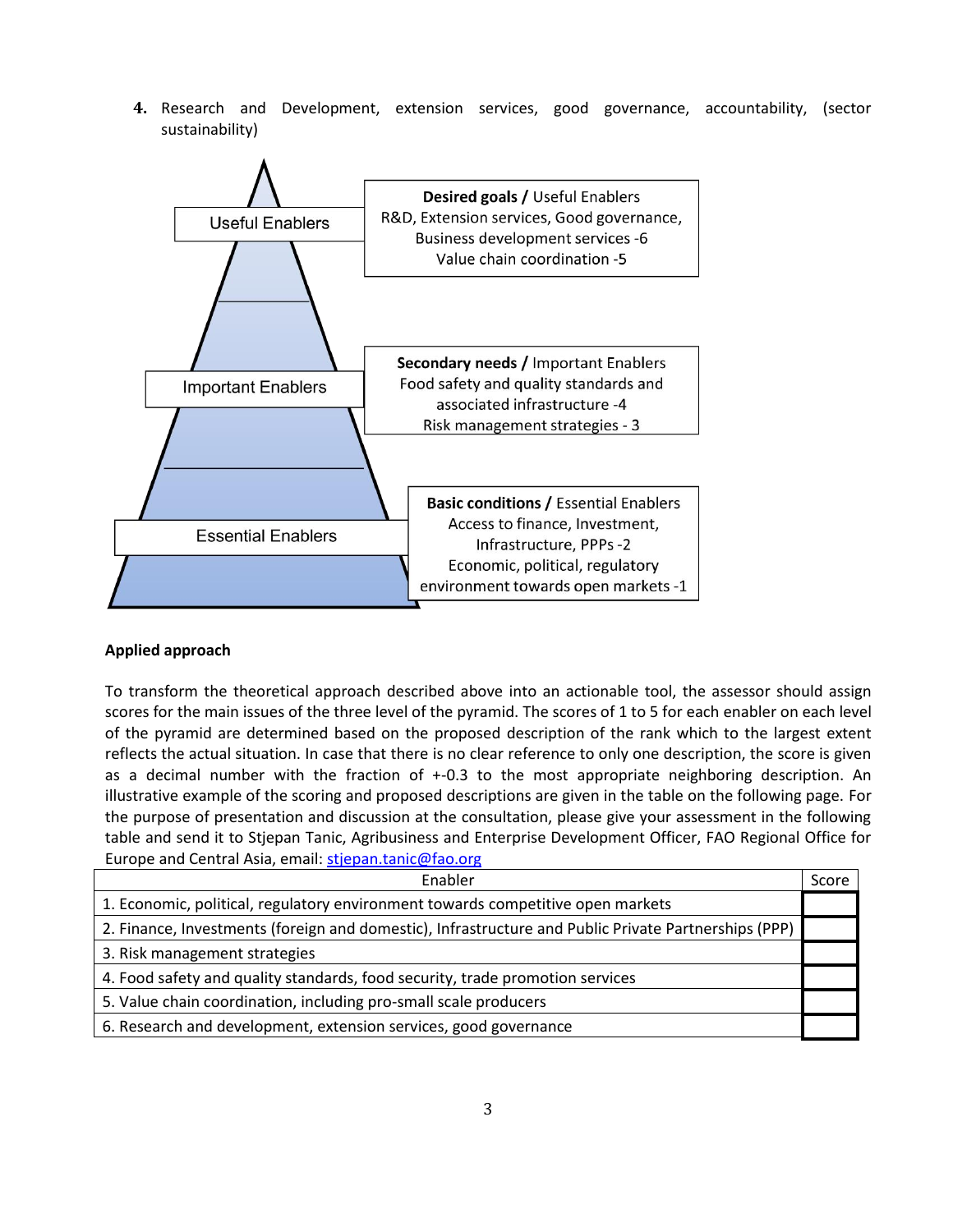# **Assessment of the state of enabling environment for agribusiness development in <Country>**

|                                                                                                | <b>Enabler</b>                                                                                                                                                                                                                                                                                                                                                                                                                                                               | <b>Score</b><br>$1 - 5$ |  |
|------------------------------------------------------------------------------------------------|------------------------------------------------------------------------------------------------------------------------------------------------------------------------------------------------------------------------------------------------------------------------------------------------------------------------------------------------------------------------------------------------------------------------------------------------------------------------------|-------------------------|--|
| 1. Economic, political, regulatory environment towards competitive open markets                |                                                                                                                                                                                                                                                                                                                                                                                                                                                                              | $\overline{\mathbf{3}}$ |  |
|                                                                                                | 1. Economy centrally-governed, direct state-controlled of prices and markets. Large scale state owned farms and processing industry dominate.                                                                                                                                                                                                                                                                                                                                |                         |  |
|                                                                                                | 2. Quasi-free elections, ventures start functioning with limited state control, deregulation with indicative prices, and price control, significant foreign net trade balance.<br>trade.                                                                                                                                                                                                                                                                                     |                         |  |
|                                                                                                | 3. Start of negotiations with international organizations to gain membership (WTO), mainly liberalized markets constrained by the absence of competition and some<br>remaining controls over trade policy. Advanced state of land privatization but large scale farms are restructuring.                                                                                                                                                                                     |                         |  |
|                                                                                                | 4. All command- economic type interventions are removed. Market and trade policies are close to WTO, domestic market not fully developed to meet international market<br>competition.                                                                                                                                                                                                                                                                                        |                         |  |
|                                                                                                | 5. Stable, free, competitive market, fair trade, membership in international organizations (WTO), modest protection. Legislative and institutional reforms are harmonized<br>with existing legislation and upholding WTO and EU standards. Long-term contracts with small rural producers. Governments prioritize SMEs development. Most land is<br>privatized and there is a fully functioning land market.                                                                 |                         |  |
| 2. Finance, Investments (foreign and domestic), Infrastructure and Public Private Partnerships |                                                                                                                                                                                                                                                                                                                                                                                                                                                                              | 3                       |  |
|                                                                                                | 1. State as the sole financing channel, investments are state-controlled, Infrastructure development is without involvement of private sector, Inadequate support<br>mechanism for farmers and agribusinesses.                                                                                                                                                                                                                                                               |                         |  |
|                                                                                                | 2. Domestic investment is starting to open to private sector, new banking regulations, mapping for infrastructural needs, lack of efficient rural and SME financing.<br>Inadequate market infrastructure in general and information technology infrastructure in particular were considered to be major constraints to market access, as well as<br>to knowledge and information exchange at all stakeholder levels.                                                         |                         |  |
|                                                                                                | 3. Commercial banking starting to play an important role, foreign investors able to come, serious infrastructural investments.                                                                                                                                                                                                                                                                                                                                               |                         |  |
|                                                                                                | 4. Commercial banking starting to play an important role in agriculture, infrastructural investments also with foreign direct investment.                                                                                                                                                                                                                                                                                                                                    |                         |  |
|                                                                                                | 5. Opening to investor friendly environment, infrastructure ready to serve businesses, financial system provide various option for agribusinesses. Investment policy is one of<br>the most important means of economic development. Application of liberal principles, maintenance an attractive investment climate, stable legislation, regulating<br>investments. Clear roles for public and private sector in agribusiness development in facilitation and in leadership. |                         |  |
|                                                                                                | 3. Risk management strategies                                                                                                                                                                                                                                                                                                                                                                                                                                                | 3                       |  |
|                                                                                                | 1. State determines, does not respond in a sustainable way to current risks.                                                                                                                                                                                                                                                                                                                                                                                                 |                         |  |
|                                                                                                | 2. Risks creates inefficiencies in markets and the use of effective risk management tools and strategies are important for improving the efficiency of the farming.                                                                                                                                                                                                                                                                                                          |                         |  |
|                                                                                                | 3. There is a need to improve quality control and traceability to comply with international standards, risk analysis (risk assessment, risk management and risk<br>communication).                                                                                                                                                                                                                                                                                           |                         |  |
|                                                                                                | 4. There is a need for the government to promote private involvement in risk management.                                                                                                                                                                                                                                                                                                                                                                                     |                         |  |
|                                                                                                | 5. The government supports and participates in agricultural risk management, and establish a modern insurance system to protect investors from potential risk. Well<br>developed contract farming.                                                                                                                                                                                                                                                                           |                         |  |